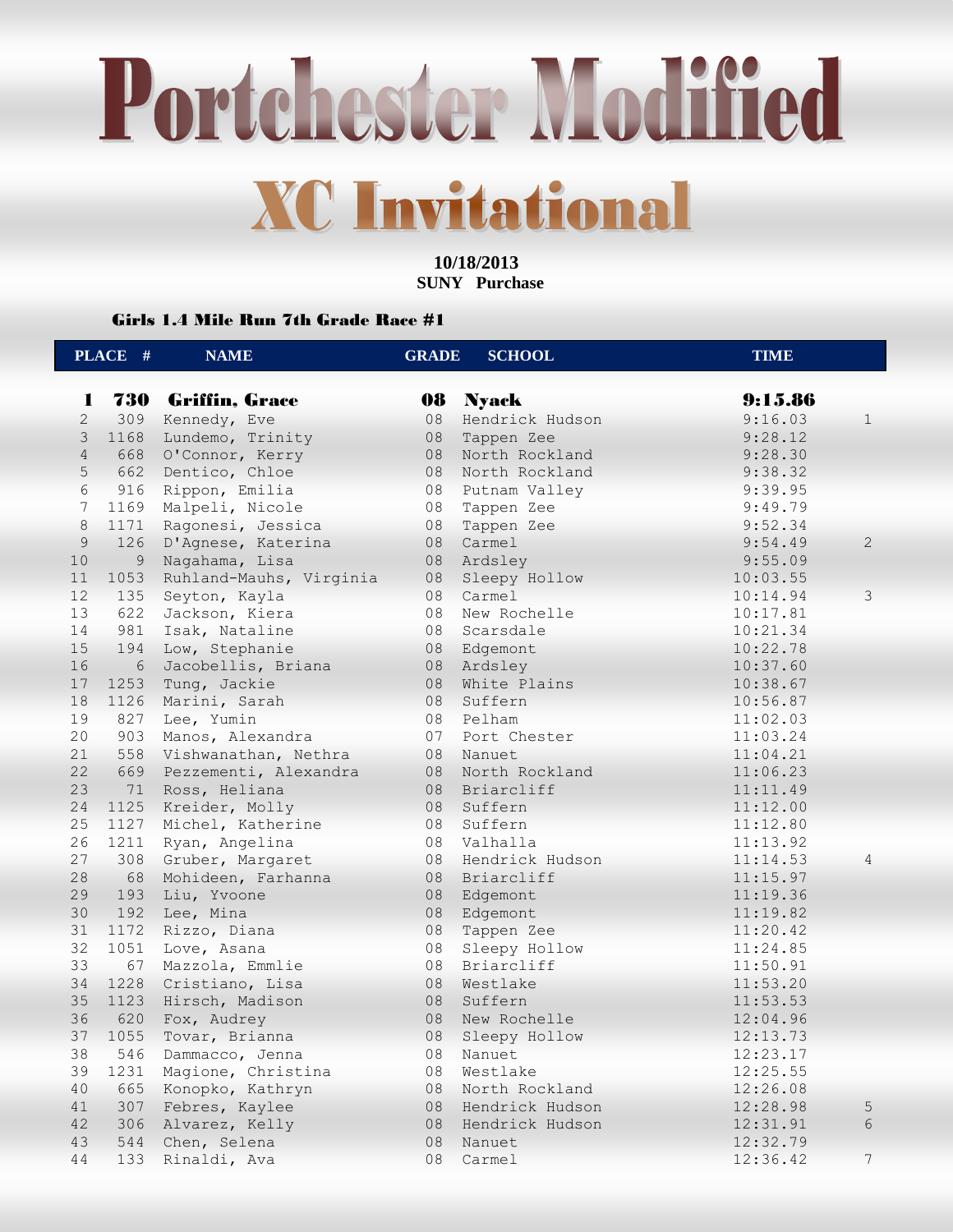| 45 | 131  | Ostie, Olivia        |    | 08 Carmel         | 12:39.77 | 8  |
|----|------|----------------------|----|-------------------|----------|----|
| 46 | 904  | Miranda, Dayana      |    | 08 Port Chester   | 12:49.58 |    |
| 47 | 72   | Swatka, Kyra         | 08 | Briarcliff        | 12:52.08 |    |
| 48 | 868  | McGaffey, Sonya      |    | 08 Pleasantiville | 13:02.49 |    |
| 49 | 731  | Hammond, Jada        |    | 08 Nyack          | 13:07.33 |    |
| 50 | 548  | Frommett, Anela      |    | 08 Nanuet         | 13:10.53 |    |
| 51 | 617  | Apollo, Erin         |    | 08 New Rochelle   | 13:11.25 |    |
| 52 |      | 134 Rivalsi, Kayla   |    | 08 Carmel         | 13:11.68 | 9  |
| 53 | 1054 | Thaler, Alaina       | 08 | Sleepy Hollow     | 13:17.73 |    |
| 54 |      | 305 Alaio, Christina | 08 | Hendrick Hudson   | 13:18.34 | 10 |
| 55 | 1234 | Ucker, Kaitlyn       |    | 08 Westlake       | 13:18.65 |    |
| 56 | 900  | Garcia, Daisy        |    | 08 Port Chester   | 13:23.88 |    |
| 57 | 964  | McMillan, Alicia     | 08 | Rye Neck          | 13:29.61 |    |
| 58 | 906  | Pinto, Melanie       |    | 08 Port Chester   | 14:13.48 |    |
| 59 | 1252 | Sheppa, Sloane       | 08 | White Plains      | 14:17.03 |    |
| 60 | 312  | Martin, Rose         | 07 | Hendrick Hudson   | 14:50.26 | 11 |
| 61 | 383  | Bosco, Triatan       | 8  | John Jay CR       | 14:50.26 |    |
|    |      |                      |    |                   |          |    |

# Portchester Modified **XC Invitational**

**10/18/2013 SUNY Purchase** 

#### Girls 1.4 Mile Run 7th Grade Race #2

|                 | PLACE # | <b>NAME</b>           | <b>GRADE</b> | <b>SCHOOL</b>         | <b>TIME</b> |
|-----------------|---------|-----------------------|--------------|-----------------------|-------------|
| 1               | 863     | <b>Caudle, Shaday</b> | 07           | <b>Pleasantiville</b> | 9:08.07     |
| $\overline{2}$  | 582     | Evans, Melissa        | 08           | New Fairfield         | 9:43.84     |
| $\mathcal{E}$   | 589     | Nevins, Dana          | 08           | New Fairfield         | 9:44.05     |
| 4               | 238     | Scher, Rosie          | 08           | Green Meadow          | 9:53.37     |
| 5               | 335     | Song, Claire          | 08           | Irvington             | 9:54.60     |
| 6               | 767     | Massaro, Grace        |              | 08 Pearl River        | 10:04.73    |
| $7\phantom{.0}$ | 420     | DeSantis, Adrianna    |              | 08 Lakeland           | 10:08.64    |
| 8               | 237     | Schafer, Emma         |              | 08 Green Meadow       | 10:11.29    |
| 9               | 354     | Belardi, Ana          | 08           | John Jay CR           | 10:16.18    |
| 10 <sup>°</sup> | 362     | Goodman, Willa        | 08           | John Jay CR           | 10:17.32    |
| 11              | 480     | Ransom, Lillian       | 08           | Mamaroneck            | 10:18.75    |
| 12              | 1287    | Kamau-Weng, Jeriyla   |              | 08 Festa              | 10:22.20    |
| 13              | 769     | O'Neill, Kristen      |              | 08 Pearl River        | 10:25.11    |
| 14              | 929     | Everheart, Tess       | 08 Rye       |                       | 10:29.81    |
| 15              | 760     | Doyle, Molly          |              | 08 Pearl River        | 10:33.23    |
| 16              | 936     | Nelson, Samantha      | 08           | Rye                   | 10:39.72    |
| 17              | 110     | Corpina, Sofia        | 08           | Byram Hills           | 10:41.21    |
| 18              | 1303    | Spector, Samantha     |              | 08 Festa              | 10:41.50    |
| 19              | 1278    | Fisher, Phoebe        |              | 08 Festa              | 10:41.82    |
| 20 <sub>2</sub> | 331     | Castaneda, Suzanne    |              | 08 Irvington          | 10:42.60    |
| 21              | 156     | Jaensch, Kaitlyn      |              | 08 Croton             | 10:43.39    |
| 22              | 935     | Murphy, Sophie        | 08           | Rye                   | 10:45.32    |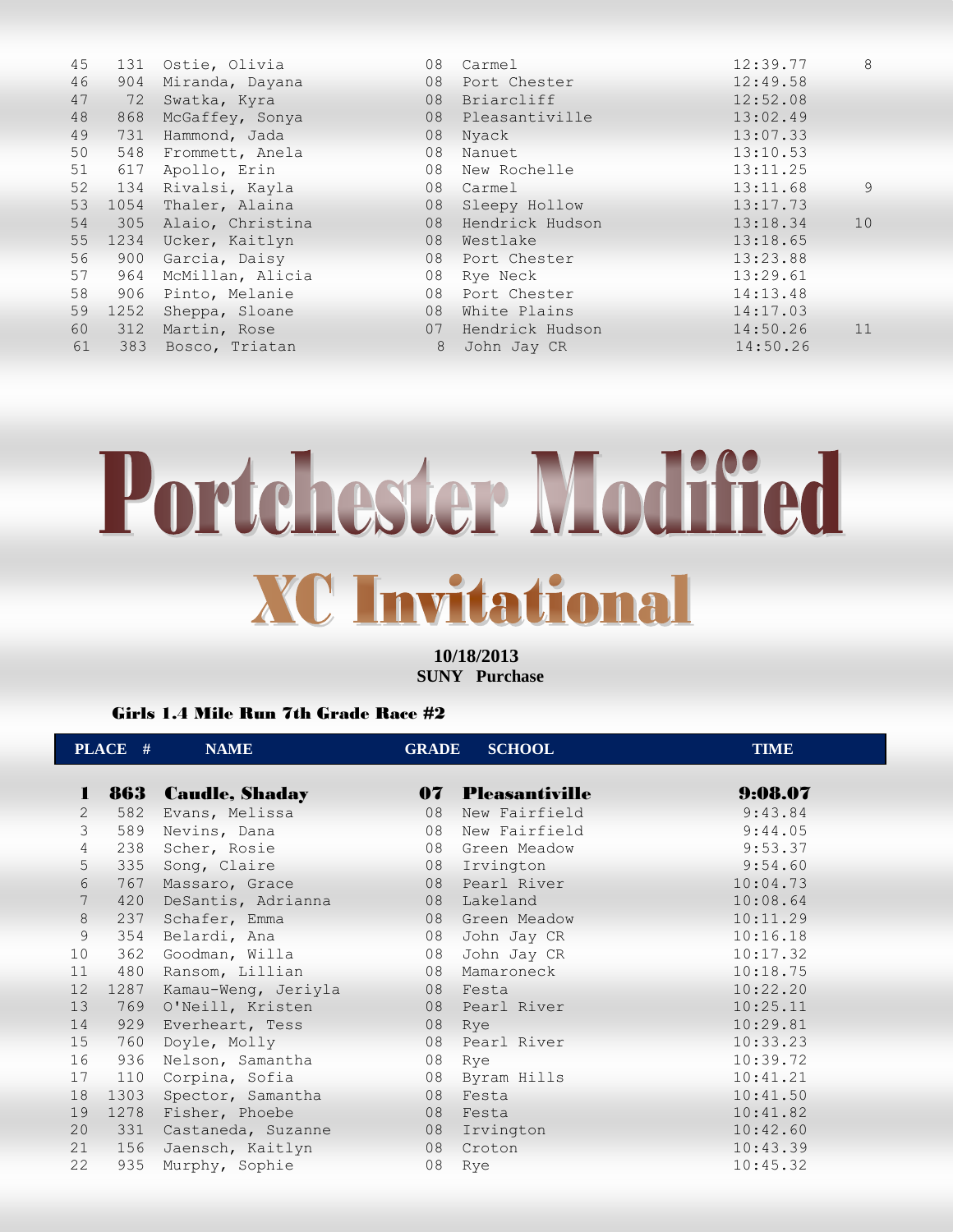| 23 | 697  | Jacobsen, Daniell    | 08 | North Salem   | 10:45.51 |
|----|------|----------------------|----|---------------|----------|
| 24 |      | 113 Manners, Sophia  | 08 | Byram Hills   | 10:46.76 |
| 25 | 765  | Klein, Bridget       | 08 | Pearl River   | 10:49.63 |
| 26 | 155  | Harrison, Meagan     | 08 | Croton        | 10:51.01 |
| 27 | 365  | Krellenstein, Elanor | 08 | John Jay CR   | 11:04.36 |
| 28 | 928  | Carlisle, Paige      | 08 | Rye           | 11:05.63 |
| 29 | 763  | Henry, Marykate      | 08 | Pearl River   | 11:12.45 |
| 30 | 1316 | Courgi, Justina      | 8  | New Fairfield | 11:16.06 |
| 31 | 472  | Epstein, Hannah      | 07 | Mamaroneck    | 11:16.22 |
| 32 | 450  | Daly, Nicole         | 08 | Mahopac       | 11:21.96 |
| 33 | 295  | Serbee, Jessie       | 08 | Hastings      | 11:24.09 |
| 34 | 153  | Fate, Megan          | 08 | Croton        | 11:25.40 |
| 35 | 112  | Li, Sella            | 08 | Byram Hills   | 11:25.61 |
| 36 | 1109 | Henehan, Christina   | 08 | St. Margarets | 11:32.52 |
| 37 |      | 1289 Kelly, Morgan   | 08 | Festa         | 11:34.18 |
| 38 | 175  | Romanao, Kaitlin     | 08 | Dover         | 11:56.01 |
| 39 | 758  | Clark, Helena        | 08 | Pearl River   | 11:56.33 |
| 40 | 1295 | Moore, Carli         | 08 | Festa         | 12:01.92 |
| 41 | 111  | Gimenez, Cecilia     | 08 | Byram Hills   | 12:16.97 |
| 42 | 109  | Aydin, Cassidy       | 08 | Byram Hills   | 12:24.30 |
| 43 | 172  | Malcolm, Ann         | 08 | Dover         | 12:29.20 |
| 44 | 293  | Chaniak, Aleksandra  | 08 | Hastings      | 12:56.27 |
| 45 | 171  | Ferreira, Isabella   | 08 | Dover         | 13:04.80 |
| 46 | 167  | Bracone, Izzy        | 08 | Dover         | 13:05.85 |
| 47 | 583  | Golino, Leann        | 08 | New Fairfield | 13:40.28 |
| 48 | 115  | Zaborowsky, Julia    | 08 | Byram Hills   | 13:54.52 |
| 49 | 294  | Downey, Kaithlyn     | 08 | Hastings      | 14:07.19 |
| 50 | 366  | Lin, Camille         | 08 | John Jay CR   | 14:10.42 |
| 51 | 114  | Shimizu, Mio         | 08 | Byram Hills   | 14:13.40 |
| 52 | 452  | Kenny, Jennaf        | 08 | Mahopac       | 14:14.28 |
| 53 | 1213 | Tomasuolo, Juliet    | 07 | Valhalla      | 14:14.28 |
| 54 | 1111 | Lyons, Tara          | 08 | St. Margarets | 14:14.28 |
|    |      |                      |    |               |          |

## Portchester Modified **XC Invitational**

**10/18/2013 SUNY Purchase** 

#### Boys 1.4 Mile Run 7th Grade Race #1

|   | PLACE # | <b>NAME</b>           |    | <b>GRADE SCHOOL</b>      | <b>TIME</b> |               |
|---|---------|-----------------------|----|--------------------------|-------------|---------------|
|   |         | 691 Rodriguez, Xavier |    | <b>08 North Rockland</b> | 7:43.12     |               |
|   | 2 1025  | Ford, Wesley          | 08 | Seven Bridges            | 8:02.12     | $\mathcal{L}$ |
|   | 3 339   | Carmosino, Luke       | 08 | Irvington                | 8:03.66     | 3             |
|   | 4 1089  | Fusco, Matt           | 08 | Somers                   | 8:16.61     | 4             |
|   | 5 119   | Mui, Jonathan         | 08 | Byram Hills              | 8:23.23     | 5             |
|   | 6 1263  | Vogel, Connor         | 08 | White Plains             | 8:26.33     |               |
|   | 7 1088  | Fusco, Greg           | 08 | Somers                   | 8:27.95     | 6             |
|   | 8 1195  | Kenny, Tyler          | 08 | Tappen Zee               | 8:34.53     |               |
| 9 | 344     | Mascone, Jack         | 08 | Irvington                | 8:37.36     | 8             |
|   |         |                       |    |                          |             |               |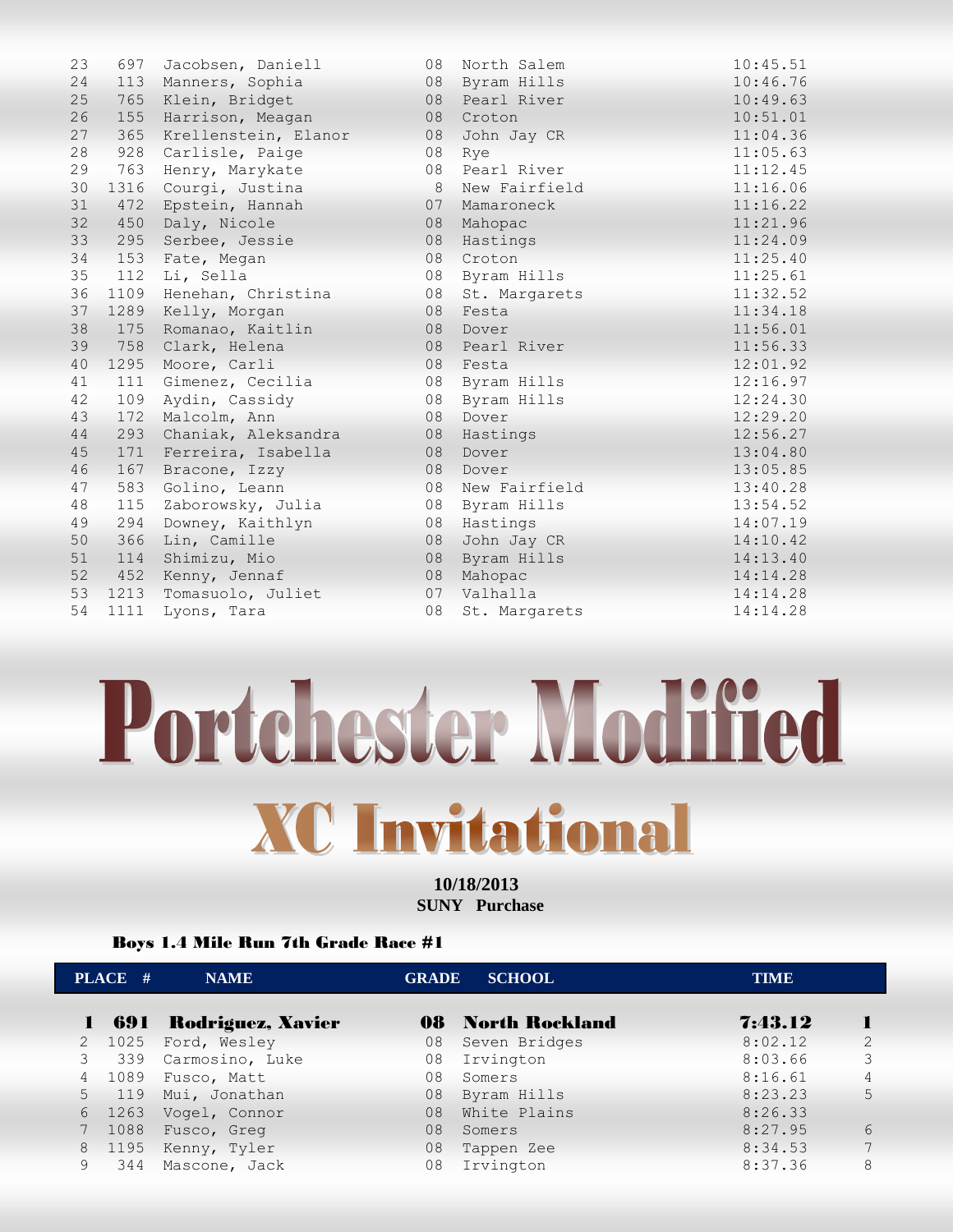| 10       | 678  | Caiti, Nicholas        | 08   | North Rockland | 8:39.02 | 9      |
|----------|------|------------------------|------|----------------|---------|--------|
| 11       | 275  | Sanchez, Justin        | 08   | Harrison       | 8:40.74 | 10     |
| 12       |      | 414 Sweeny, Sam        | 08   | John Jay CR    | 8:41.57 | 11     |
| 13       | 164  | Rust, Bart             | 08   | Croton         | 8:43.25 | 12     |
| 14       | 699  | Brethower, Aaron       | 08   | North Salem    | 8:44.24 | 13     |
| 15       | 346  | Ogilvie, Chi           | 08   | Irvington      | 8:55.01 | 14     |
| 16       | 438  | Merando, Nicholas      | 08   | Lakeland       | 8:57.03 | 15     |
| 17       | 183  | Pakrad, Dan            | $-8$ | Dover          | 9:00.81 | 16     |
| 18       | 103  | Capasso, Sasha         | 08   | Bronxville     | 9:05.04 |        |
| 19       | 463  | Long, Michael          | 08   | Mahopac        | 9:07.42 | 17     |
| 20       |      | 162 Ogihara, Miles     | 08   | Croton         | 9:08.85 | 18     |
| 21       |      | 685 Marcario, Chad     | 08   | North Rockland | 9:09.48 | 19     |
| 22       |      | 1091 Hannon, Chris     | 08   | Somers         | 9:11.55 | 20     |
| 23       | 711  | O'Leary, William       | 08   | North Salem    | 9:11.85 | 21     |
| 24       | 424  | Asaro, Thaddeus        | 08   | Lakeland       | 9:12.19 | 22     |
| 25       | 599  | Forberg, Brian         | 08   | New Fairfield  | 9:12.55 |        |
| 26       | 952  | Mathisson, Sam         | 08   | Rye            | 9:13.84 |        |
| 27       |      | 1090 Gill, Connor      | 08   | Somers         | 9:15.43 | 23     |
| 28       |      | 1046 Smith, Coleman    | 08   | Seven Bridges  | 9:15.72 | 24     |
| 29       |      | 1105 Tierney, Lain     | 08   | Somers         | 9:16.67 | 25     |
| 30       |      | 1258 Martino, Ryan     | 08   | White Plains   | 9:17.18 |        |
| 31       |      | 412 Soriano, Edward    | 08   | John Jay CR    | 9:17.43 | 26     |
| 32       |      | 712 Perettine, Joseph  | 08   | North Salem    | 9:17.68 | 27     |
| 33       | 398  | Kells, Zack            | 08   | John Jay CR    | 9:17.99 | 28     |
| 34       | 117  | Gertz, Michael         | 08   | Byram Hills    | 9:18.27 | 29     |
| 35       | 17   | Jarvi, Lukas           | 08   | Ardsley        | 9:18.78 |        |
| 36       | 705  | Good, Byron            | 08   | North Salem    | 9:23.44 | 30     |
| 37       | 686  | Marino, Matthew        | 08   | North Rockland | 9:26.61 | 31     |
| 38       |      | 104 Carty, Jack        | 08   | Bronxville     | 9:26.98 |        |
| 39       |      | 1107 Wainer, Ryan      | 08   | Somers         | 9:27.27 | 32     |
| 40       | 1189 | Gordon, Eli            | 08   | Tappen Zee     | 9:27.92 | 33     |
| 41       | 1082 | Cameron, Ryan          | 08   | Somers         | 9:28.15 | 34     |
| 42       | 161  | McHugh, Kyle           | 08   | Croton         | 9:30.90 | 35     |
| 43       | 180  | Langiu, Aaron          | 08   | Dover          | 9:32.48 | 36     |
| 44       | 337  | Abarca, Daniel         | 08   | Irvington      | 9:33.64 | 37     |
| 45       |      | 384 Carrol, Brendan    | 08   | John Jay CR    | 9:33.89 | 38     |
| 46       |      | 181 London, Jake       | 08   | Dover          | 9:34.19 | 39     |
| 47       | 445  | Walsh, Joseph          |      | 08 Lakeland    | 9:35.13 | 40     |
| 48       | 609  | Perry, AJ              | 08   | New Fairfield  | 9:35.78 |        |
| 49       |      | 750 Pavelchak, Michael |      | 08 Nyack       | 9:37.52 | 41     |
| 50       |      | 96 Persico, Max        | 08   | Briarcliff     | 9:38.05 | 42     |
| 51       |      | 1106 Torre, Jack       | 07   | Somers         | 9:38.34 |        |
| 52       |      | 116 Bremner, Cameron   | 08   | Byram Hills    | 9:41.19 | 43     |
| 53       |      | 1058 Buzaid, James     | 08   | Sleepy Hollow  | 9:41.82 |        |
| 54       | 406  | Newman, Gregory        | 08   | John Jay CR    | 9:42.48 | 44     |
| 55       | 680  | Doyle, Ryan            | 08   | North Rockland | 9:42.84 | 45     |
| 56       | 419  | Wilson, Brice          | 08   | John Jay CR    | 9:43.39 | 46     |
| 57       | 251  | Choi, David            | 08   | Harrison       | 9:45.36 | 47     |
| 58       | 408  | Reed, Mills            | 08   | John Jay CR    | 9:46.35 | $4\,8$ |
| 59       | 300  | Kaufman, Liam          | 08   | Hastings       | 9:46.59 | 49     |
| 60       | 1199 | O'Donnell, James       | 08   | Tappen Zee     | 9:46.95 | 50     |
| 61       | 959  | Rosenstadt, Jake       | 08   | Rye            | 9:47.31 |        |
| 62       | 714  | Quin-Wohl, Liam        | 08   | North Salem    | 9:49.59 | 51     |
| 63       | 703  | Cotter, Shane          | 08   | North Salem    | 9:49.99 | 52     |
| 64       | 303  | Smith, Nate            | 08   | Hastings       | 9:51.01 | 53     |
| 65       | 267  | Leckart, Jacob         | 08   | Harrison       | 9:52.16 | 54     |
| 66       | 743  | Javier, Matthew        | 08   |                | 9:52.63 | 55     |
| 67       | 1092 |                        | 08   | Nyack          | 9:54.65 |        |
| 68       | 397  | Harkins, Peter         | 08   | Somers         | 9:55.48 |        |
| 69       | 417  | Kelleher, Jack         |      | John Jay CR    | 9:55.77 |        |
|          |      | Weston, Koby           | 08   | John Jay CR    |         |        |
| 70       | 296  | Campbell, Oliver       | 08   | Hastings       | 9:56.00 | 56     |
| 71<br>72 | 1182 | Corser, Tobias         | 08   | Tappen Zee     | 9:56.25 | 57     |
|          | 716  | Skelton, Connor        | 08   | North Salem    | 9:57.28 | 58     |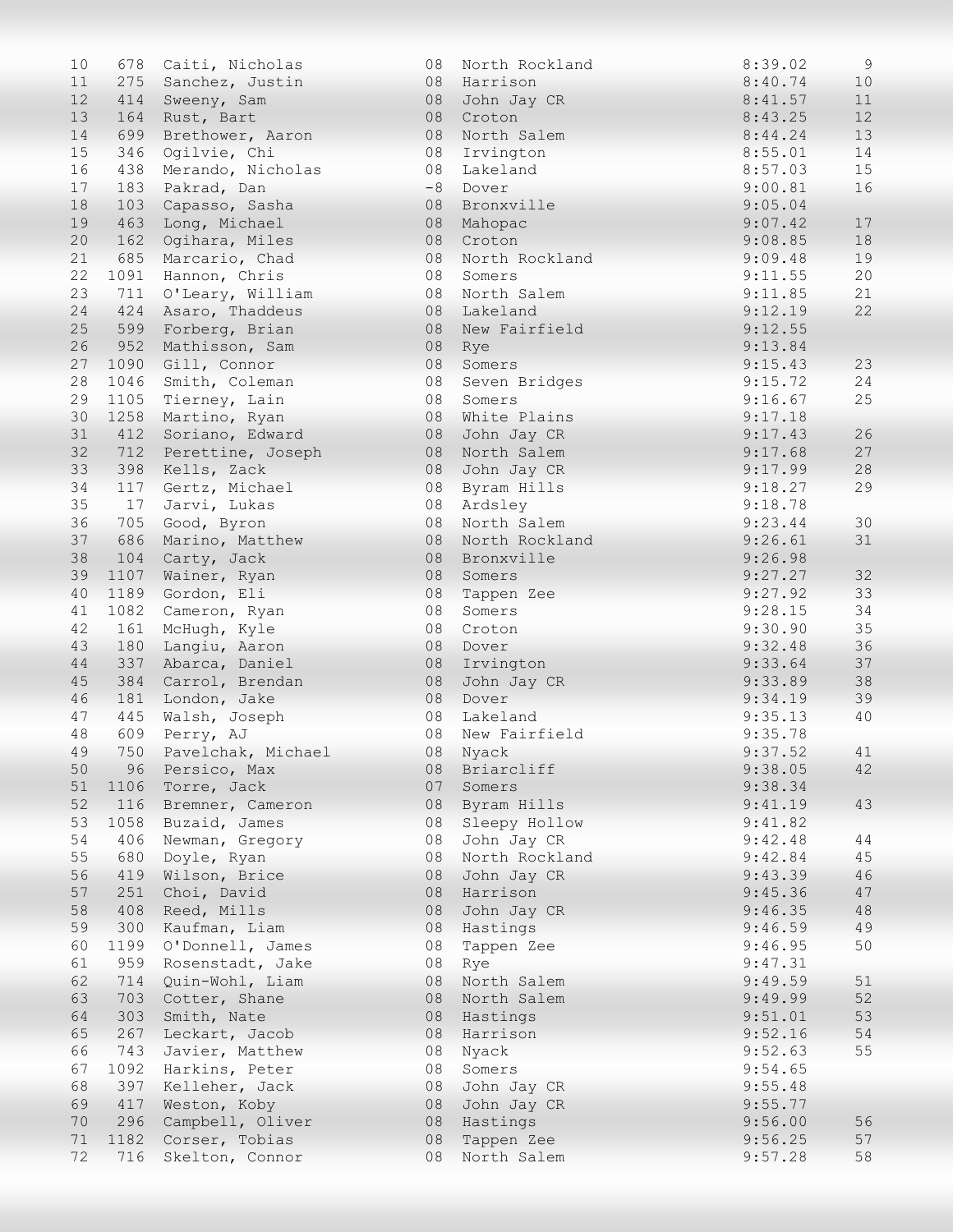| 73  | 79   | Campo, Noah           | 08 | Briarcliff     | 9:57.73  | 59       |
|-----|------|-----------------------|----|----------------|----------|----------|
| 74  | 702  | Colletes, Lucas       | 08 | North Salem    | 9:59.02  |          |
| 75  | 281  | Spana, Carl           | 08 | Harrison       | 10:00.44 | 60       |
| 76  | 1036 | Lin, Jack             | 08 | Seven Bridges  | 10:01.82 | 61       |
| 77  | 279  | Siegel, Brian         | 08 | Harrison       | 10:02.66 | 62       |
| 78  | 285  | Vaswani, Cameron      | 08 | Harrison       | 10:03.21 | 63       |
| 79  | 514  | Fluet, Quinn          | 08 | Mamaroneck     | 10:04.17 |          |
| 80  | 718  | Stanard, Robert       | 08 | North Salem    | 10:04.69 |          |
| 81  | 24   | Sutaria, Jainil       | 08 | Ardsley        | 10:05.23 |          |
| 82  | 302  | Sibilia, Django       | 08 | Hastings       | 10:05.86 | 64       |
| 83  | 458  | Groth, Brendan        | 08 | Mahopac        | 10:06.39 | 65       |
| 84  | 399  |                       |    | John Jay CR    |          |          |
|     |      | Knigston, Ryan        | 08 |                | 10:06.71 |          |
| 85  | 444  | Vazques, Nicholas     | 08 | Lakeland       | 10:06.99 | 66       |
| 86  | 468  | Sochan, Anthony       |    | Mahopac        | 10:07.26 | 67       |
| 87  | 387  | Costello, Marc        | 08 | John Jay CR    | 10:09.19 |          |
| 88  | 265  | Kopczynski, Eric      | 08 | Harrison       | 10:10.02 | 68       |
| 89  | 1085 | Ferrara, Eric         | 08 | Somers         | 10:10.65 |          |
| 90  | 338  | Andrade, Joel         | 08 | Irvington      | 10:11.03 | 69       |
| 91  | 165  | Sussman, Darren       | 08 | Croton         | 10:11.32 | 70       |
| 92  | 120  | Rios, Alonso          | 08 | Byram Hills    | 10:11.61 | 71       |
| 93  | 682  | Hayes, Michael        | 08 | North Rockland | 10:11.89 | 72       |
| 94  | 752  | Semon, Matt           | 08 | Nyack          | 10:13.47 | 73       |
| 95  | 741  | Hindin, Jake          | 08 | Nyack          | 10:14.44 | 74       |
| 96  | 391  | Hassman, Alon         | 08 | John Jay CR    | 10:14.96 |          |
| 97  | 85   | Gonseth, Jackson      | 08 | Briarcliff     | 10:15.60 | 75       |
| 98  | 740  | Brand, Eli            | 08 | Nyack          | 10:17.37 | 76       |
| 99  | 455  | Clark, Mitchell       | 08 | Mahopac        | 10:18.09 | 77       |
| 100 | 348  | Park, JungWon         | 08 | Irvington      | 10:18.82 | 78       |
| 101 | 282  | Spoto, Peter          | 08 | Harrison       | 10:19.58 |          |
| 102 | 1083 | Dirago, John          | 08 | Somers         | 10:20.13 |          |
| 103 | 92   | Lanoff, Sam           | 08 | Briarcliff     | 10:20.93 | 79       |
| 104 | 1201 | Valdes, Kevin         | 08 | Tappen Zee     | 10:22.28 | 80       |
| 105 | 381  | Belessakos, Dimitri   | 08 | John Jay CR    | 10:23.12 |          |
| 106 | 379  | Bauts, Andrew         | 08 | John Jay CR    | 10:23.90 |          |
| 107 | 725  | Wiegelman, Will       | 08 | North Salem    | 10:24.85 |          |
| 108 | 350  |                       | 08 | Irvington      |          |          |
| 109 |      | Schrader, Jeffrey     |    |                | 10:26.00 | 81<br>82 |
|     | 160  | Mashenko, Matthew     | 08 | Croton         | 10:26.42 |          |
| 110 | 380  | Belardi, Nicoloi      | 08 | John Jay CR    | 10:27.23 |          |
| 111 | 722  | Videla, Cameron       | 08 | North Salem    | 10:28.04 |          |
| 112 | 430  | Cosentino, Matteo     |    | 08 Lakeland    | 10:28.69 | 83       |
| 113 | 700  | Burdett, Gibson       | 08 | North Salem    | 10:29.16 |          |
| 114 | 245  | Arturi, Thomas        | 08 | Harrison       | 10:29.71 |          |
| 115 | 427  | Browne, Patrick       | 08 | Lakeland       | 10:30.15 | 84       |
| 116 | 347  | O'Neill, Edwin        | 08 | Irvington      | 10:31.55 |          |
| 117 | 108  | Segarra, Francis      | 08 | Bronxville     | 10:35.82 |          |
| 118 | 1093 | Kader, Evan           | 08 | Somers         | 10:36.53 |          |
| 119 | 953  | Mayo-Smith, Alex      | 08 | Rye            | 10:36.84 |          |
| 120 | 1095 | Keating, Nick         | 07 | Somers         | 10:38.65 |          |
| 121 | 431  | Dowling, John Matthew | 08 | Lakeland       | 10:39.43 | 85       |
| 122 | 434  | Kelly, Patrick        | 08 | Lakeland       | 10:40.52 |          |
| 123 | 1176 | Ahlf, Erich           | 08 | Tappen Zee     | 10:41.18 | 86       |
| 124 | 738  | Baldwin, Matt         | 08 | Nyack          | 10:41.79 | 87       |
| 125 | 33   | Kwok, Edmund          | 08 | Blind Brook    | 10:42.29 |          |
| 126 | 270  | Midollo, Joseph       | 08 | Harrison       | 10:42.72 |          |
| 127 | 753  | Sevastian, Graham     | 08 | Nyack          | 10:43.20 | 88       |
| 128 | 107  | Schetlick, Robert     | 08 | Bronxville     | 10:43.61 |          |
| 129 | 749  | Nevola, Gabriel       | 08 | Nyack          | 10:50.01 |          |
| 130 | 999  | Claman, Jordan        | 08 | Scarsdale      | 10:52.22 |          |
| 131 | 754  | Stach, Tyler          | 08 | Nyack          | 10:55.51 |          |
| 132 | 708  | Kappes, Christian     | 08 | North Salem    | 10:57.08 |          |
| 133 |      |                       |    |                |          | 89       |
|     | 84   | Gonseth, Christian    | 08 | Briarcliff     | 10:58.09 |          |
| 134 | 443  | Turner, Joseph        | 08 | Lakeland       | 11:06.78 |          |
| 135 | 436  | Mattioli, Matthew     | 08 | Lakeland       | 11:07.38 |          |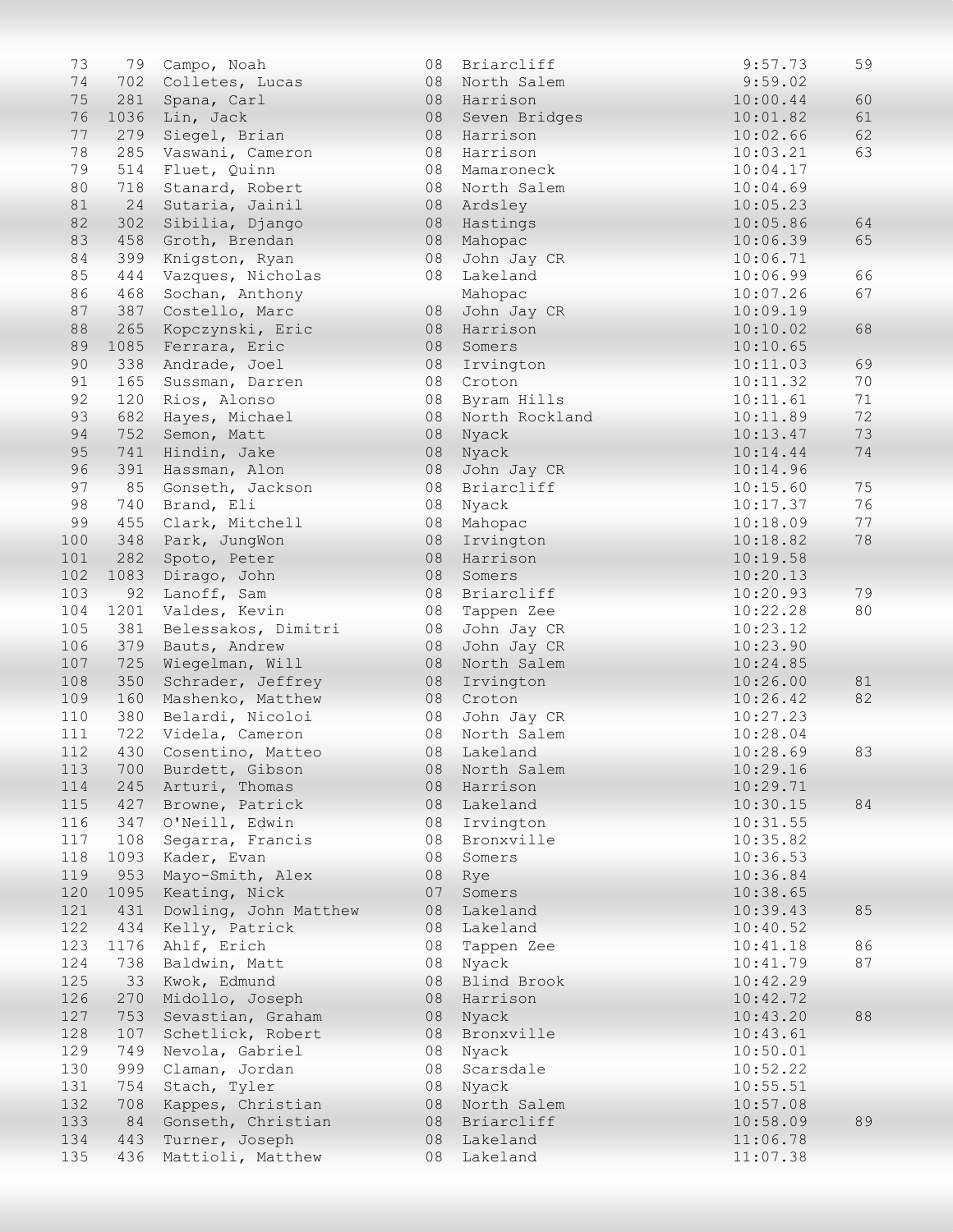| 136 | 432  | Fallo, Regan         | 08 | Lakeland       | 11:08.05 |     |
|-----|------|----------------------|----|----------------|----------|-----|
| 137 | 396  | Jones, Richard       | 08 | John Jay CR    | 11:11.62 |     |
| 138 | 286  | Walther, Patrick     | 08 | Harrison       | 11:12.83 |     |
| 139 | 721  | Vellone, Alex        | 08 | North Salem    | 11:13.39 |     |
| 140 | 349  | Puff, Brian          | 08 | Irvington      | 11:14.06 |     |
| 141 | 263  | Katsoris, Chris      | 08 | Harrison       | 11:14.55 |     |
| 142 | 269  | Merritt, Ian         | 08 | Harrison       | 11:17.53 |     |
| 143 | 1059 | Kelly, Owen          | 08 | Sleepy Hollow  | 11:20.54 |     |
| 144 | 1196 | Lederer, Alex        | 08 | Tappen Zee     | 11:21.14 | 90  |
| 145 | 298  | Gardner, Joel        | 08 | Hastings       | 11:23.42 | 91  |
| 146 | 465  | Ramada, Bilal        | 08 | Mahopac        | 11:24.79 | 92  |
| 147 | 1190 | Grammatica, Mike     | 08 | Tappen Zee     | 11:26.57 |     |
| 148 | 1198 | Noonan, Tom          | 08 | Tappen Zee     | 11:27.61 |     |
| 149 | 93   | Olson, Peter         | 08 | Briarcliff     | 11:33.23 | 93  |
| 150 | 91   | Koff, Perry          | 08 | Briarcliff     | 11:33.96 | 94  |
| 151 | 382  | Borowitz, Cole       | 08 | John Jay CR    | 11:35.40 |     |
| 152 | 1262 | Shutts, William      | 08 | White Plains   | 11:39.39 |     |
| 153 |      | 1259 Riviera, Oliver | 08 | White Plains   | 11:45.94 |     |
| 154 | 118  | Milewicz, Zach       | 08 | Byram Hills    | 11:47.80 | 95  |
| 155 | 390  | Gonzalez, Jacob      | 08 | John Jay CR    | 11:48.19 |     |
| 156 | 1039 | McMillan, Joshua     | 07 | Seven Bridges  | 11:59.15 | 96  |
| 157 | 74   | Agantonis, Andrew    | 08 | Briarcliff     | 12:07.18 |     |
| 158 | 121  | Schwartz, Samuel     | 08 | Byram Hills    | 12:07.82 | 97  |
| 159 | 16   | Hughes, James        | 08 | Ardsley        | 12:09.08 |     |
| 160 | 95   | Persico, Joe         | 08 | Briarcliff     | 12:10.67 |     |
| 161 | 258  | Giacomo, Louis       | 08 | Harrison       | 12:18.66 |     |
| 162 | 177  | Bischofberger, Wyatt | 08 | Dover          | 12:20.28 | 98  |
| 163 | 182  | Magley, Tim          | 08 | Dover          | 12:20.97 | 99  |
| 164 | 425  | Baffuto, Andrew      | 08 | Lakeland       | 12:21.55 |     |
| 165 | 1177 | Ahlf, Waltger        | 08 | Tappen Zee     | 12:22.09 |     |
| 166 | 342  | Jim, Sol             | 08 | Irvington      | 12:22.72 |     |
| 167 | 261  | Grauer, Drew         | 08 | Harrison       | 12:22.96 |     |
| 168 | 291  | Yeung, Kyle          | 08 | Harrison       | 12:23.21 |     |
| 169 | 246  | Azar, Keon           | 08 | Harrison       | 12:27.91 |     |
| 170 | 158  | Cattan, Hayden       | 08 | Croton         | 12:48.54 | 100 |
| 171 | 1184 | Delponte, Anthony    | 08 | Tappen Zee     | 12:55.59 |     |
| 172 | 433  | Jackson, Alex        | 08 | Lakeland       | 12:55.99 |     |
| 173 | 717  | Speers, Cooper       | 08 | North Salem    | 12:57.88 |     |
| 174 | 441  | Ocbonna, Chibuike    | 08 | Lakeland       | 12:59.21 |     |
| 175 | 1009 | Popescu, Stephan     |    | 08 Scarsdale   | 13:03.13 |     |
| 176 | 186  | Westcott, Jake       | 08 | Dover          | 13:13.25 | 101 |
| 177 | 176  | Austin, Matt         | 08 | Dover          | 13:16.69 | 102 |
| 178 | 1024 | Fischer, Jonathan    | 08 | Seven Bridges  | 13:22.81 | 103 |
| 179 | 179  | Fontana, Nick        | 08 | Dover          | 13:32.72 |     |
| 180 | 1186 | Falmer, Vincent      | 08 | Tappen Zee     | 14:32.67 |     |
| 181 | 683  | Kalra, Avi           | 08 | North Rockland | 15:41.64 | 104 |
| 182 | 75   | Argriantunis, Steven | 08 | Briarcliff     |          |     |

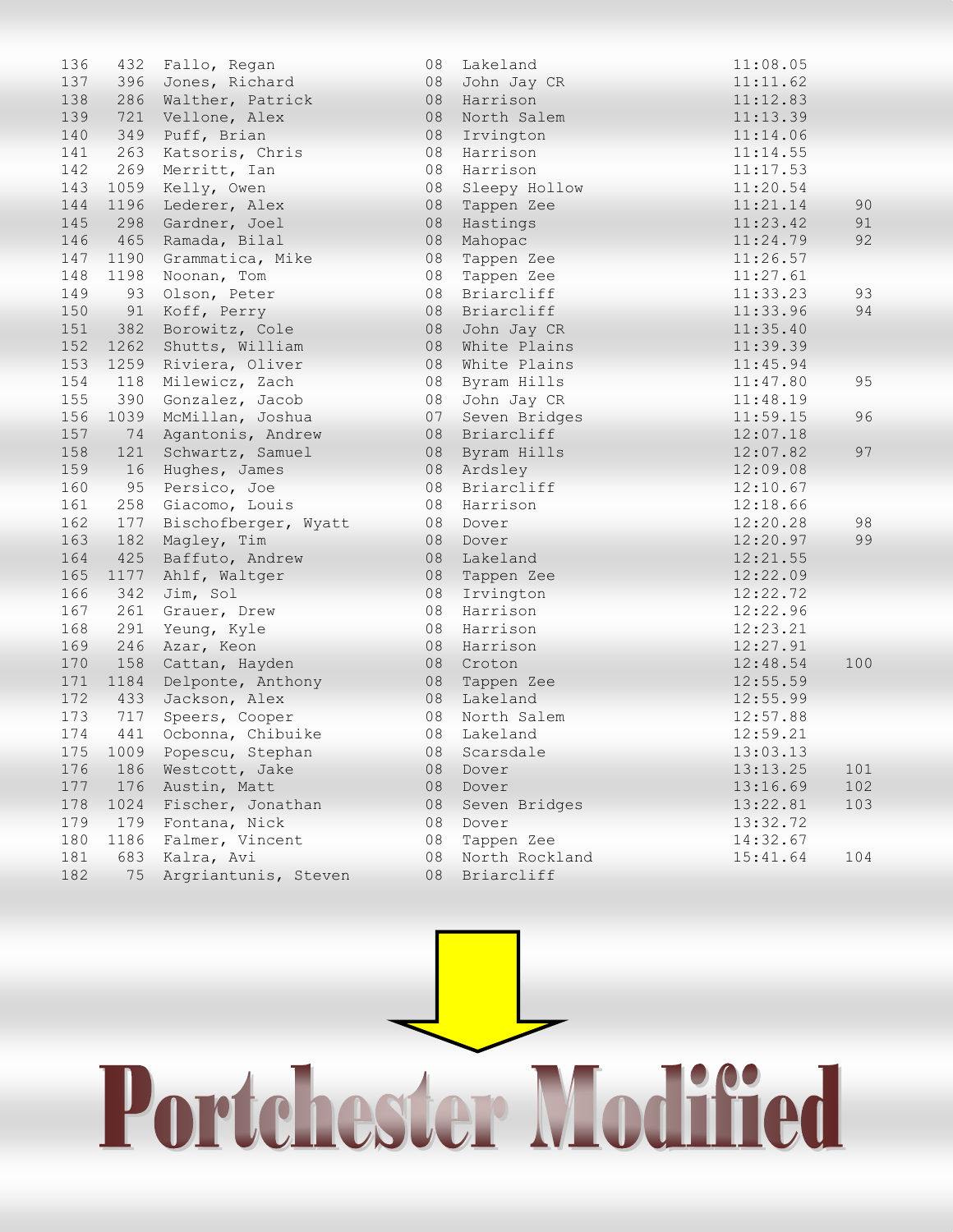### **XC Invitational**

#### **10/18/2013 SUNY Purchase**

#### Boys 1.4 Mile Run 7th Grade Race #2

|                     | PLACE # | <b>NAME</b>         | <b>GRADE</b> | <b>SCHOOL</b>           | <b>TIME</b> |
|---------------------|---------|---------------------|--------------|-------------------------|-------------|
|                     |         |                     |              |                         |             |
| л.                  |         | 922 Gallo, Kevin    |              | <b>08 Putnam Valley</b> | 8:13.80     |
| $\overline{2}$<br>3 | 1288    | Terry-Kantor, Jack  | 08           | Festa                   | 8:14.16     |
| $\overline{4}$      | 640     | Jacob, Matthew      | 08           | New Rochelle            | 8:18.13     |
|                     | 51      | Jacobsen, Rrik      |              | 08 Brewster             | 8:23.72     |
| 5                   | 1142    | Giardina, Jeremy    | 08           | Suffern                 | 8:39.41     |
| 6                   | 917     | Abate, Joseph       | 08           | Putnam Valley           | 8:42.14     |
| $7\phantom{.0}$     | 838     | Crowley, Quinlan    | 08           | Pelham                  | 8:44.61     |
| 8                   | 1141    | Gardner, Skyler     | 08           | Suffern                 | 8:44.86     |
| $\overline{9}$      | 973     | Tuohy, Brendan      |              | 08 Rye Neck             | 8:45.30     |
| 10                  | 1248    | Perl, Aaron         |              | 08 Westlake             | 8:46.35     |
| 11                  | 50      | Holler, Tim         |              | 08 Brewster             | 8:49.28     |
| 12                  | 795     | Loudermilk, Malkai  |              | 08 Pearl River          | 8:50.32     |
| 13                  | 570     | O'Donoghue, Brendan | 08           | Nanuet                  | 8:51.87     |
| 14                  | 658     | Sunko, Jack         | 08           | New Rochelle            | 8:52.89     |
| 15                  | 809     | Russell, Owen       |              | 07 Pearl River          | 8:53.11     |
| 16                  | 1275    | Cliffard, Michael   |              | 08 Festa                | 8:54.91     |
| 17                  | 775     | Borkoski, Matthew   |              | 08 Pearl River          | 8:55.40     |
| 18                  | 1318    | Daly, Connor        | 8            | Pearl River             | 8:57.60     |
| 19                  | 210     | Mendoza, JohnRay    | 08           | Edgemont                | 8:58.07     |
| 20                  | 840     | Dulock, Nicholas    | 08           | Pelham                  | 8:58.65     |
| 21                  | 920     | Eckenberg, Kenneth  |              | 08 Putnam Valley        | 8:59.64     |
| 22                  | 63      | Wong, Asa           | 08           | Brewster                | 9:01.87     |
| 23                  | 794     | Klein, Stephen      |              | 08 Pearl River          | 9:03.43     |
| 24                  | 835     | Davis, Christopher  |              | 08 Pelham               | 9:03.95     |
| 25                  | 56      | McKee, Brian        | 08           | Brewster                | 9:06.18     |
| 26                  | 777     | Burke, Conor        | 08           | Pearl River             | 9:06.63     |
| 27                  | 214     | Sun, Justin         |              | 08 Edgemont             | 9:06.90     |
| 28                  | 888     | Raffalli, Sam       |              | 08 Pleasantiville       | 9:07.20     |
| 29                  | 646     | Mingione, Nicolas   | 08           | New Rochelle            | 9:07.54     |
| 30                  | 202     | Feldman, Jonah      | 08           | Edgemont                | 9:11.25     |
| 31                  | 1143    | Gold, Aidan         | 08           | Suffern                 | 9:13.18     |
| 32                  | 204     | Hoerenz, Peter      | 08           | Edgemont                | 9:13.58     |
| 33                  | 208     | Lue, Victor         | 08           | Edgemont                | 9:13.80     |
| 34                  | 1300    | Saaverdra, Julian   | 08           | Festa                   | 9:14.66     |
| 35                  | 772     | Anselmi, Mark       |              | 08 Pearl River          | 9:16.08     |
| 36                  | 1305    | Thomas, Jarius      | 08           | Festa                   | 9:17.48     |
| 37                  | 52      | Jacobsen, Scott     | 08           | Brewster                | 9:23.49     |
| 38                  | 201     | Castillo, Bryant    | 08           | Edgemont                | 9:23.75     |
| 39                  | 774     | Berwick, Timothy    | 08           | Pearl River             | 9:24.14     |
| 40                  | 877     | Coleman, Max        | 08           | Pleasantiville          | 9:27.05     |
| 41                  | 53      | Lenehan, Ryan       | 08           | Brewster                | 9:27.81     |
| 42                  | 60      | Waclawski, Eric     | 08           | Brewster                | 9:28.49     |
| 43                  | 55      | McCarthy, Chris     | 08           | Brewster                | 9:28.76     |
| 44                  | 910     | Landi, Oscar        | 08           | Port Chester            | 9:29.24     |
| 45                  | 971     | Ono, Genki          | 08           | Rye Neck                | 9:31.62     |
| 46                  | 42      | Casale, Angelo      | 08           | Brewster                | 9:31.87     |
| 47                  | 972     | Tuohy, Aidan        | 08           | Rye Neck                | 9:32.66     |
| 48                  | 1154    | Piescki, Ethan      | 08           | Suffern                 | 9:33.80     |
| 49                  | 927     | VanRiper, Conor     | 08           | Putnam Valley           | 9:35.01     |
| 50                  | 1279    | Garcea, Harrison    | 08           | Festa                   | 9:38.64     |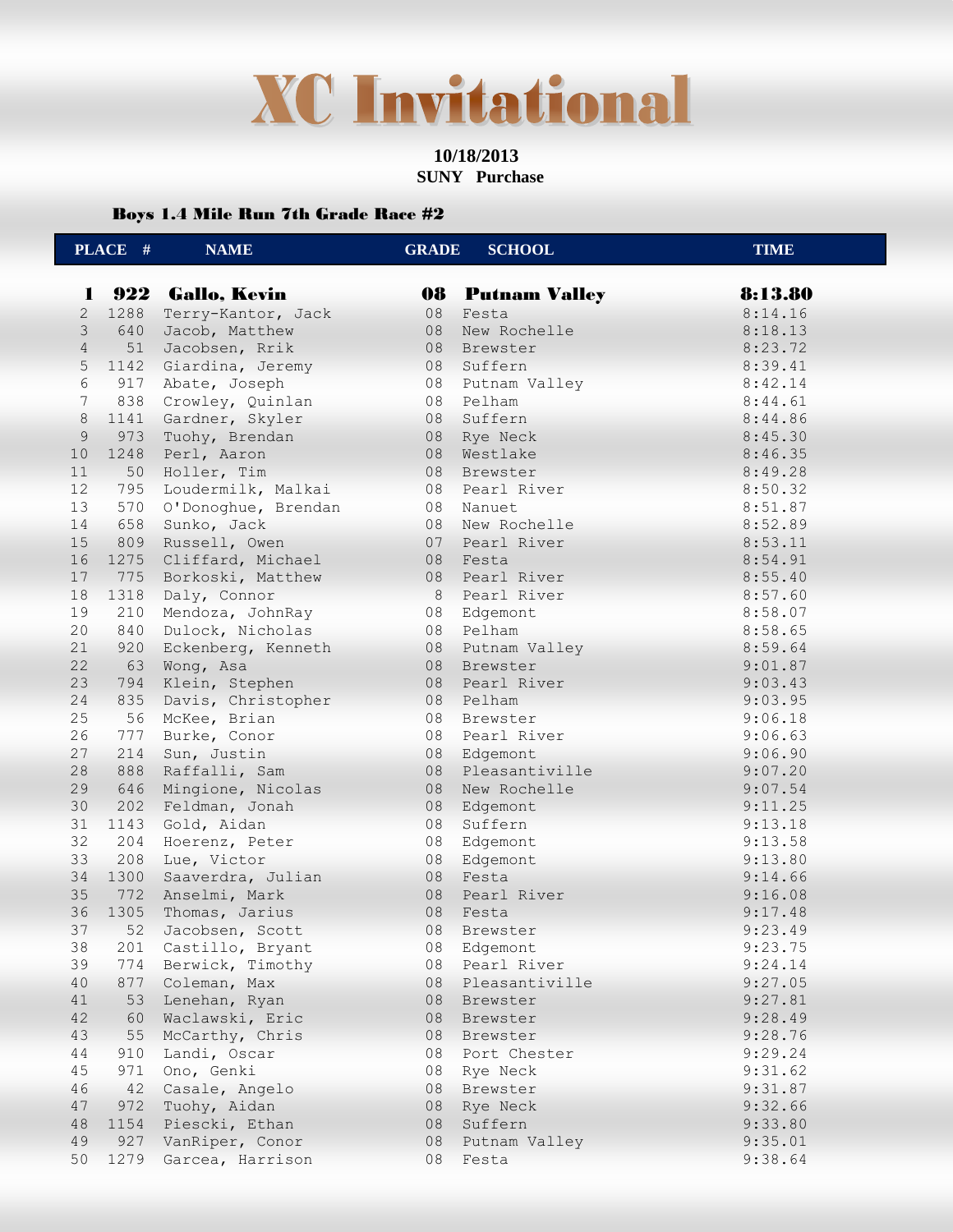| 51  | 638  | Gombiner, Hizekiel    | 08 | New Rochelle    | 9:39.69  |
|-----|------|-----------------------|----|-----------------|----------|
| 52  | 1294 | Molyneaux, Taylor     | 08 | Festa           | 9:40.86  |
| 53  | 858  | Tolan, Christopher    | 08 | Pelham          | 9:43.39  |
| 54  | 857  | Tolan, Brady          | 08 | Pelham          | 9:44.81  |
|     |      |                       |    |                 |          |
| 55  | 897  | Yahia, Philippe       | 08 | Pleasantiville  | 9:45.53  |
| 56  | 653  | Selman, Taylan        | 08 | New Rochelle    | 9:46.73  |
| 57  | 59   | Rivadeneria, Andres   | 08 | Brewster        | 9:48.87  |
| 58  | 1215 | Cvelic, Joseph        | 08 | Valhalla        | 9:50.87  |
| 59  | 140  | Blake, Dylan          | 08 | Carmel          | 9:51.45  |
| 60  | 57   | Mora, Fernando        | 08 | Brewster        | 9:52.38  |
| 61  | 323  | Feeney, Robert        | 08 | Hendrick Hudson | 9:53.27  |
| 62  | 1159 |                       | 08 | Suffern         | 9:58.74  |
|     |      | Smith, Kris           |    |                 |          |
| 63  | 651  | Scheinfeld, Cory      | 08 | New Rochelle    | 9:59.59  |
| 64  | 40   | Bailie, Connor        | 08 | Brewster        | 10:00.29 |
| 65  | 656  | St. Louis, Randall    | 08 | New Rochelle    | 10:01.22 |
| 66  | 649  | Redlener, Caleb       | 08 | New Rochelle    | 10:02.04 |
| 67  | 652  | Scott, Mason          | 08 | New Rochelle    | 10:02.46 |
| 68  | 894  | Trombetta, Benjamin   | 08 | Pleasantiville  | 10:05.97 |
| 69  | 316  | Albers, Kent          | 08 | Hendrick Hudson | 10:08.11 |
| 70  | 859  | Vermes, Andy          | 08 | Pelham          | 10:09.66 |
|     |      |                       |    |                 |          |
| 71  | 647  | Pallotta, Nicholas    | 08 | New Rochelle    | 10:12.65 |
| 72  | 1282 | Gregori, Carrington   | 08 | Festa           | 10:19.26 |
| 73  | 54   | Likens, Max           | 08 | Brewster        | 10:19.57 |
| 74  | 848  | Kalyvas, Andrew       | 08 | Pelham          | 10:30.71 |
| 75  | 1307 | Tracey, Liam          | 08 | Festa           | 10:31.04 |
| 76  | 634  | Bernbaum, Ethan       | 08 | New Rochelle    | 10:33.76 |
| 77  | 1145 | Hughes, Andrew        | 08 | Suffern         | 10:34.00 |
| 78  | 887  | Mejia, Estuardo       | 08 | Pleasantiville  | 10:36.27 |
|     |      |                       |    |                 |          |
| 79  | 637  | Fullerton, Kenneth    | 08 | New Rochelle    | 10:36.63 |
| 80  | 635  | Blancato, William     | 08 | New Rochelle    | 10:36.89 |
| 81  | 636  | Cassidy, Declan       | 08 | New Rochelle    | 10:37.97 |
| 82  | 61   | Whitney, Nathan       | 08 | Brewster        | 10:38.16 |
| 83  | 1298 | Oswald, James         | 08 | Festa           | 10:39.17 |
| 84  | 1292 | Marvin, Rayan         | 08 | Festa           | 10:39.47 |
| 85  | 1281 | Goodman, Evan         | 08 | Festa           | 10:40.24 |
| 86  | 563  | Giridharan, Rohit     | 08 | Nanuet          | 10:40.65 |
|     |      |                       |    |                 |          |
| 87  | 874  | Ammirati, Dan         | 08 | Pleasantiville  | 10:41.09 |
| 88  | 44   | Faitakes, Leo         | 08 | Brewster        | 10:43.06 |
| 89  | 1244 | Neal, Tanner          | 08 | Westlake        | 10:43.30 |
| 90  |      | 970 O'Brien, Mitch    | 08 | Rye Neck        | 10:43.50 |
| 91  | 58   | Orellana, Kevin       | 08 | Brewster        | 10:47.01 |
| 92  | 885  | Jara, Steven          | 08 | Pleasantiville  | 10:48.70 |
| 93  | 149  | Rugne, Finbar         | 08 | Carmel          | 10:50.57 |
| 94  | 878  | Cooper, Jack          | 08 | Pleasantiville  | 10:50.76 |
| 95  | 648  |                       | 08 | New Rochelle    | 10:52.07 |
|     |      | Pomerantz, Elijsh     |    |                 |          |
| 96  | 1267 | Larrow, Kamron        | 08 | Woodlands       | 10:52.55 |
| 97  | 1139 | Dowling, Daniel       | 08 | Suffern         | 10:53.73 |
| 98  | 893  | Sweeney, Conor        | 08 | Pleasantiville  | 10:55.96 |
| 99  | 657  | Stevens, Samuel       | 08 | New Rochelle    | 10:57.79 |
| 100 | 907  | Brakewood, William    | 08 | Port Chester    | 11:00.88 |
| 101 | 1245 | Pamzarella, Charles   | 08 | Westlake        | 11:01.54 |
| 102 | 974  | Yergo, Justen         | 08 | Rye Neck        | 11:04.16 |
|     |      |                       |    |                 |          |
| 103 | 967  | LeMoigne, Nick        | 08 | Rye Neck        | 11:05.43 |
| 104 | 568  | Martini, David        | 08 | Nanuet          | 11:08.67 |
| 105 | 912  | Ribiero, Joe          | 08 | Port Chester    | 11:21.09 |
| 106 | 895  | Urbieta, Michael      | 08 | Pleasantiville  | 11:34.09 |
| 107 | 908  | Glenn, Matthew        | 08 | Port Chester    | 11:44.48 |
| 108 | 1225 | Williams, Christopher | 08 | Valhalla        | 11:47.64 |
| 109 | 919  | Earle, Trevor         | 08 | Putnam Valley   | 11:50.74 |
| 110 | 1223 | Taglia, Lucas         | 08 | Valhalla        | 11:54.61 |
| 111 |      | Mackin, Michael       |    |                 |          |
|     | 567  |                       | 08 | Nanuet          | 11:58.47 |
| 112 | 1269 | Mitchell, Michael     | 08 | Woodlands       | 12:08.22 |
| 113 | 46   | Ford, Will            | 08 | Brewster        | 12:23.97 |